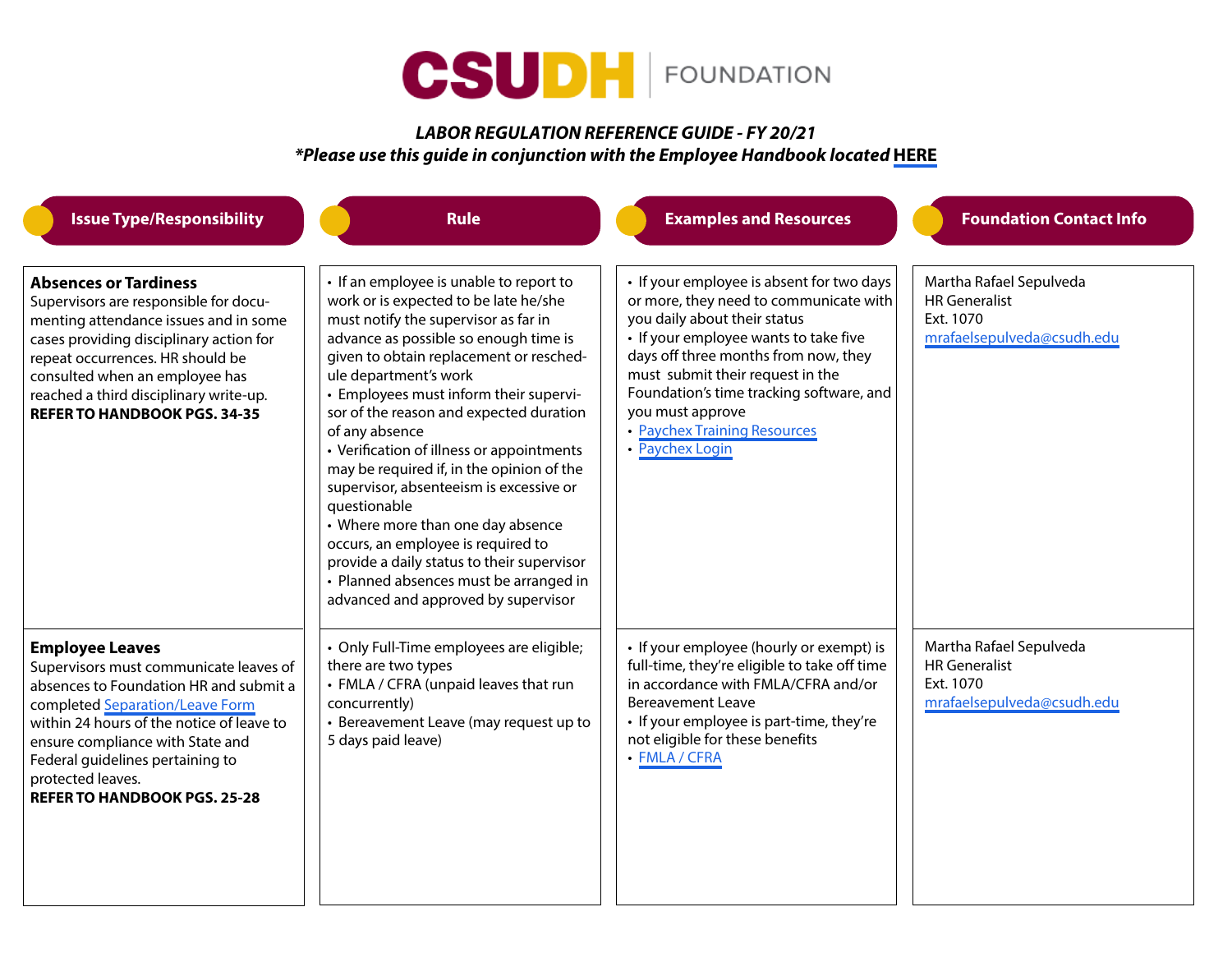

| <b>Meal and Rest Requirements</b><br>*Applies only to non-exempt (hourly)<br>employees<br>Supervisors are responsible for ensuring<br>meals and breaks are taken in accor-<br>dance with CA Wage and Hour Laws.<br><b>REFER TO HANDBOOK PG. 15</b> | • Employees are authorized to and shall<br>take one (1) ten (10) minute rest break<br>for every four (4) hours worked. This rest<br>break should be taken during the middle<br>of the work period as the work day<br>permits. Employees do not clock out<br>during this break<br>• All non-exempt employees must take<br>at least a thirty (30) minute unpaid lunch<br>period when they work more than five<br>(5) hours per day before the end of the<br>5th hour of their shift. Employees clock<br>out during this break<br>· If total work period per day does not<br>exceed more than 6 hours, the meal<br>break may be waived by employee BUT<br>the employee must have a meal waiver<br>form on file before doing so<br>• If working more than 6 hours, an<br>employee is required to take a meal<br>break, no exceptions<br>· If you plan on having an employee<br>travel, please contact HR to schedule<br>breaks in advance of the trip | • If your hourly employee works for 4<br>hours, they must take one (1) breaks that<br>last for ten (10) minutes<br>• If your hourly employee works for 8<br>hours, they must take two (2) breaks that<br>last for ten (10) minutes<br>• If your hourly employee works for at<br>least five (5) hours, they need to take a<br>lunch break for at least thirty (30)<br>minutes, unless they opt out of the lunch<br>break requirement if they work less than<br>six (6) hours but they must sign a meal<br>waiver before doing so<br>• If your hourly employee works more<br>than six (6) hours that are spread out<br>over the course of the day (i.e. 8 - 10AM<br>and then 4 - 9PM), they have exceeded<br>the 6 hour threshold and must be<br>provided the appropriate break(s)<br>• California Rest Breaks | Danielle Manzano<br><b>HR Coordinator</b><br>Ext. 1062<br>Dmanzano@csudh.edu |
|----------------------------------------------------------------------------------------------------------------------------------------------------------------------------------------------------------------------------------------------------|---------------------------------------------------------------------------------------------------------------------------------------------------------------------------------------------------------------------------------------------------------------------------------------------------------------------------------------------------------------------------------------------------------------------------------------------------------------------------------------------------------------------------------------------------------------------------------------------------------------------------------------------------------------------------------------------------------------------------------------------------------------------------------------------------------------------------------------------------------------------------------------------------------------------------------------------------|--------------------------------------------------------------------------------------------------------------------------------------------------------------------------------------------------------------------------------------------------------------------------------------------------------------------------------------------------------------------------------------------------------------------------------------------------------------------------------------------------------------------------------------------------------------------------------------------------------------------------------------------------------------------------------------------------------------------------------------------------------------------------------------------------------------|------------------------------------------------------------------------------|
| <b>Minimum Wage</b>                                                                                                                                                                                                                                | Effective January 1, 2021 minimum<br>wage increases to \$14/hour (for employ-<br>ers with 26 or more employees)<br>• The minimum wage for 2020 was<br>\$13/hour                                                                                                                                                                                                                                                                                                                                                                                                                                                                                                                                                                                                                                                                                                                                                                                   | • If your hourly employee earned<br>\$13/hour in calendar year 2020, they<br>must earn at least \$14/hour in 2021.<br>• California Minimum Wage                                                                                                                                                                                                                                                                                                                                                                                                                                                                                                                                                                                                                                                              | Danielle Manzano<br><b>HR Coordinator</b><br>Ext. 1062<br>Dmanzano@csudh.edu |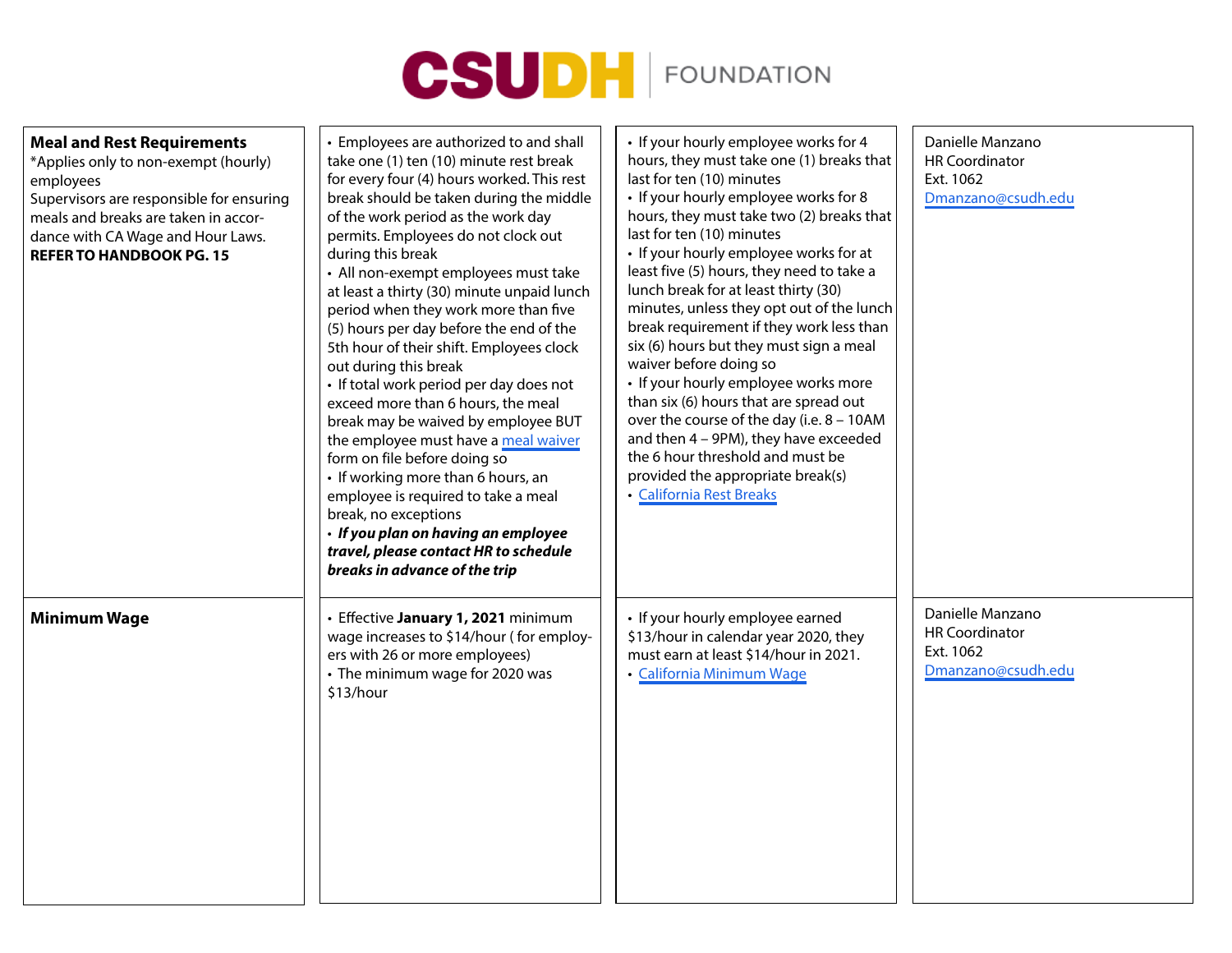

| <b>Overtime Rules</b><br>*Applies only to non-exempt (hourly)<br>employees<br>Supervisors may not omit overtime<br>hours or adjust employee timecards in a<br>manner that eliminates overtime<br>worked.<br><b>REFER TO HANDBOOK PG. 16</b>                                                                  | • Hours worked in excess of eight (8) in a<br>workday will be paid at the rate of 1.5X<br>the regular pay rate. Any hours worked<br>over 40 in the week are paid as overtime.<br>• Hours worked in excess of twelve (12)<br>in a workday will be paid at a rate of 2<br>times the regular pay rate.<br>· If your hourly employee works seven<br>days in a row during a workweek,<br>regardless of the number of hours<br>worked in each day, overtime pay is due<br>for the seventh work day | • If your hourly employee works 10 hours<br>in a day, they will get paid for 8 regular<br>hours and 2 hours at 1.5X their hourly<br>rate<br>• If your hourly employee works 14 hours<br>in a day, they will get paid for 8 regular<br>hours, 4 hours at 1.5X their hourly rate,<br>and 2 hours at 2X their rate<br>• If your hourly employee works 3 hours<br>per day for 6 days in a row, then works 10<br>hours on the 7th day, the employee is<br>paid for 18 regular hours, 8 hours at 1.5X<br>their hourly rate and 2 hours at 2X their<br>hourly rate<br>• California Overtime | Danielle Manzano<br><b>HR Coordinator</b><br>Ext. 1062<br>Dmanzano@csudh.edu               |
|--------------------------------------------------------------------------------------------------------------------------------------------------------------------------------------------------------------------------------------------------------------------------------------------------------------|----------------------------------------------------------------------------------------------------------------------------------------------------------------------------------------------------------------------------------------------------------------------------------------------------------------------------------------------------------------------------------------------------------------------------------------------------------------------------------------------|--------------------------------------------------------------------------------------------------------------------------------------------------------------------------------------------------------------------------------------------------------------------------------------------------------------------------------------------------------------------------------------------------------------------------------------------------------------------------------------------------------------------------------------------------------------------------------------|--------------------------------------------------------------------------------------------|
| <b>Regular Employee Statuses</b><br>Supervisor must be fully aware of the<br>employment statuses of their direct<br>reports to ensure that employees are not<br>exceeding the maximum hours per<br>week. Failure to do so will impact<br>employee benefit eligible rules.<br><b>REFER TO HANDBOOK PG. 10</b> | • Generally, part-time employees may<br>work no more than 25 hours per week<br>• Full time, Partially-benefitted employ-<br>ees may work no more than 39 hours per<br>week<br>• Full time, Fully-benefitted employees<br>may work 40 or more hours per week                                                                                                                                                                                                                                  |                                                                                                                                                                                                                                                                                                                                                                                                                                                                                                                                                                                      | Martha Rafael Sepulveda<br><b>HR</b> Generalist<br>Ext. 1070<br>mrafaelsepulveda@csudh.edu |
| <b>Student Employees</b><br><b>REFER TO HANDBOOK PG. 11</b>                                                                                                                                                                                                                                                  | • While school is in session, student<br>employees may work a maximum of 20<br>hours per week<br>• When school is not in session student<br>employees may not exceed more than<br>40 hours per week<br>• If student employee has more than one<br>(1) job, the 20 hour rule applies to total<br>hours worked in combination with other<br>jobs in the Foundation                                                                                                                             | <b>Chancellor's Office Guidelines</b>                                                                                                                                                                                                                                                                                                                                                                                                                                                                                                                                                | Danielle Manzano<br><b>HR Coordinator</b><br>Ext. 1062<br>Dmanzano@csudh.edu               |